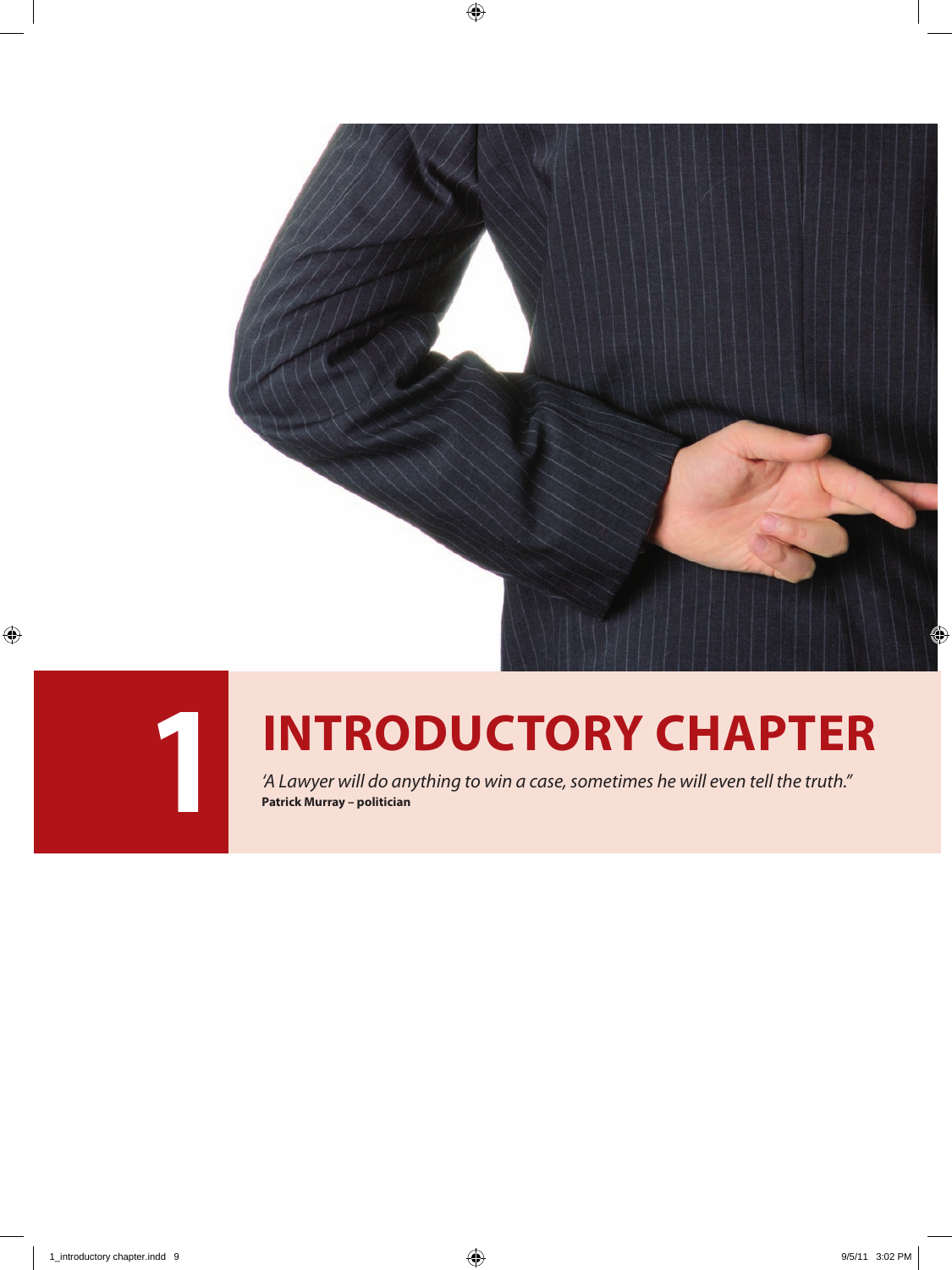## **I. LAWS**

#### **Task 1. STRANGE LAWS**

#### **1) Complete the facts with the words given below:**

| against      | forbidden  | jailed   | legal |
|--------------|------------|----------|-------|
| legally (2x) | permission | punished |       |

- **1.** In France, it is 1) ................................. to call a pig Napoleon.
- **2.** In Ohio, it is 2) ................................. state law to get a fish drunk.
- **3.** In the UK, a pregnant woman can 3) ................................. relieve herself anywhere she wants even, if she so requests, in a policeman's helmet.
- **4.** In San Salvador, drunk drivers can be 4) ................................. by death before a firing squad.
- **5.** In Florida, unmarried women who parachute on Sundays can be 5) ................................. .
- **6.** In the city of York, it is 6) ................................. to murder a Scotsman within the ancient city walls, but only if he is carrying a bow and arrow.
- **7.** In Vermont, women must obtain written 7) ................................. from their husbands to wear false teeth.
- **8.** In Bahrain, a male doctor may 8) ................................. examine a woman's genitals but is forbidden from looking directly at them during the examination; he may only see their reflection in a mirror.

#### **2) Work in pairs and decide which law is the strangest and why. Why were they introduced?**

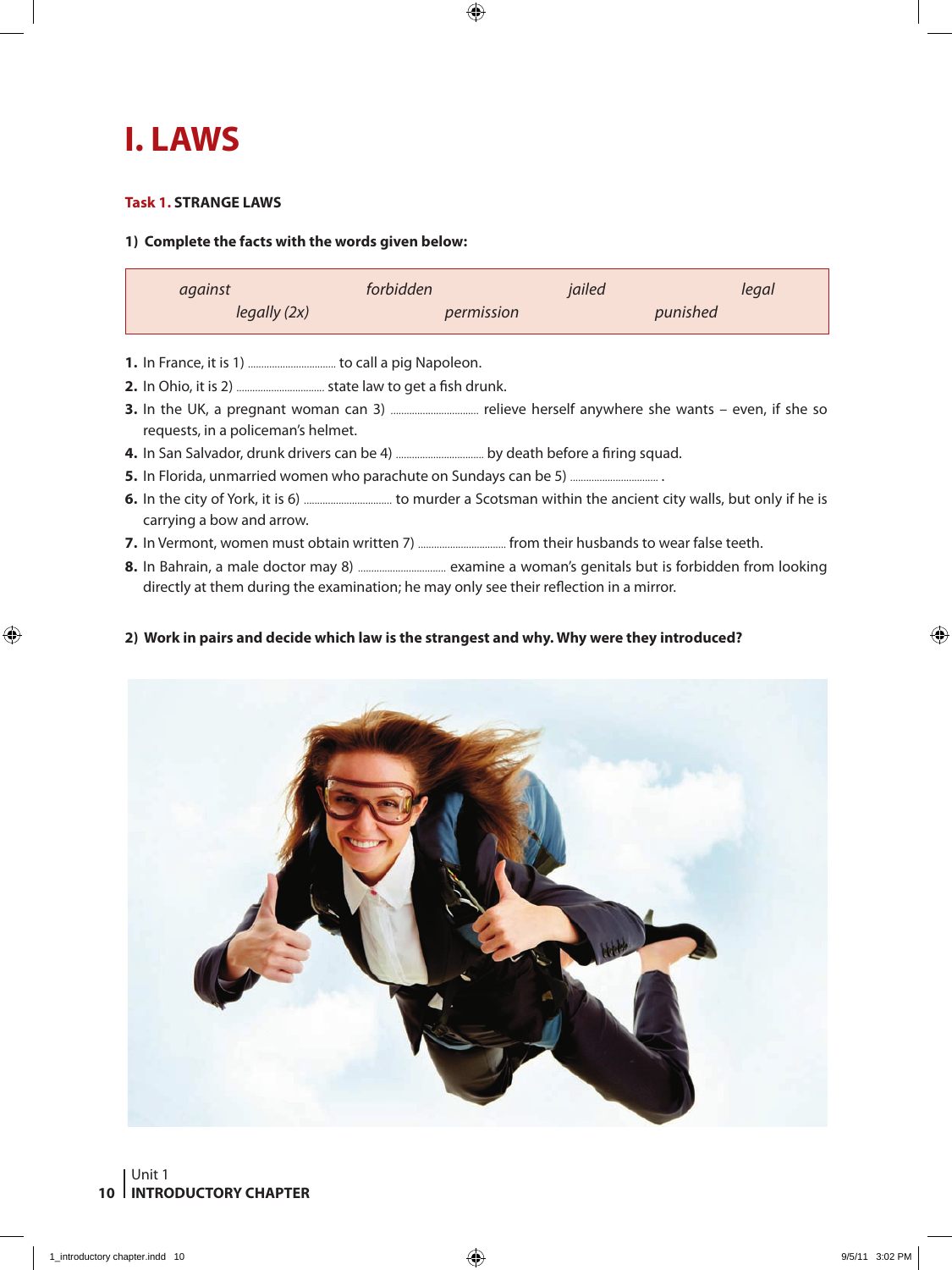#### **Task 2. LAWS IN POLAND.**

**1) Match sentences a- f with their meanings.**

|    | <b>Obligation</b>                  | a)           | e.g. You look awful. You should go to the doctor.     |
|----|------------------------------------|--------------|-------------------------------------------------------|
|    | Recommendation                     | $\mathsf{b}$ | e.g. You mustn't tell anybody. It is a secret.        |
| 3. | No obligation/ no necessity        | C)           | e.g. You don't have to do it if you don't want to.    |
| 4. | Not allowed /strong recommendation | d)           | e.g. We have to wear a uniform at school.             |
| 5. | Strong recommendation (+)          | $\epsilon$   | e.g. You shouldn't eat too much if you are on a diet. |
| 6. | <b>Recommendation / advice (-)</b> | f)           | e.g. You must see this film. It's great!              |

#### **2) Complete the sentences with** *have to / don't have to / mustn't / should / shouldn't* **so that they are true for Poland.**

- **1.** You ............................ drive if you have had any alcohol.
- **2.** You ............................ do military service.
- **3.** You ............................ sunbathe topless in public places.
- **4.** You ............................ drink alcohol at work.
- **5.** You ............................ wear a seat-belt if you are in the back seat of a car.
- **6.** You ............................ vote in a general election.
- **7.** You ............................ pay on motorways.
- **8.** You ............................ beat your own children.
- **9.** You ............................ sell alcohol and cigarettes to teenagers.
- **10.** You ............................ possess marijuana.
- **11.** You ............................ use a mobile phone while driving.
- **12.** You ............................ clear the snow in front of your house in winter.
- **13.** You ............................ stop on the motorway.
- **14.** You ............................ wear a helmet if you ride a bike.
- **15.** You ............................ turn off your mobile during a flight.

#### **3) Compare your answers with a partner. Do you think any of these laws should change?**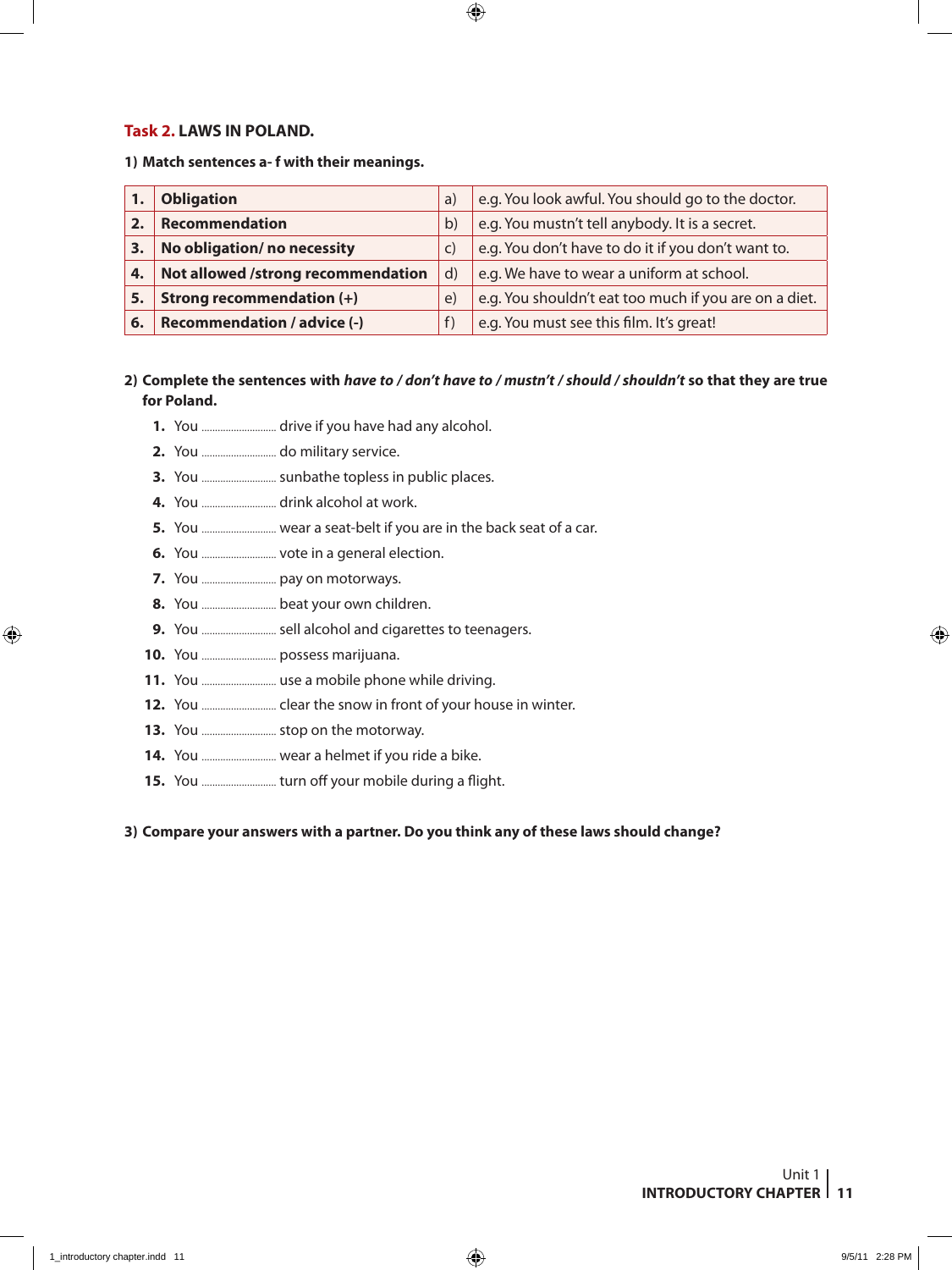# **II. WHAT DOES IT MEAN?**

#### **Task 1. Some popular words have a special meaning in Legal English. Read the examples given below and decide which meaning is presented in each sentence.**

#### **CASE may mean:**

- **a)** a container for keeping things
- **b)** an action or suit at law **or**
- **c)** an instance of disease
- 1. Sergeant Monk is investigating the murder case.
- **2.** There were thirty cases of tuberculosis in our town.
- **3.** I bought a case of French wine last week.

#### **COURT may mean:**

- **a)** open level area where tennis is played
- **b)** a place where trials take place and legal cases are decided **or**
- **c)** the place of residence of a king
- **1.** Martha threatened Adam to go to court if he did not pay the money back.
- **2.** The players were on the court for over two hours.
- **3.** Court life during Henry VIII's reign was amazing.

#### **PARTY may mean:**

- **a)** a person or group involved in a legal proceeding as a litigant.
- **b**) a social meeting **or**
- **c)** a political organisation
- **1.** Adam is a member of the Conservative Party.
- **2.** The parties to the agreement signed the contract.
- **3.** Are you coming to my birthday party on Saturday?

#### **SENTENCE may mean:**

- **a)** a court judgment, a judicial decision on punishment **or**
- **b)** a sequence of words
- **1.** Translate these sentences into Greek, please.
- 2. My neighbour is serving a life sentence for murdering his wife.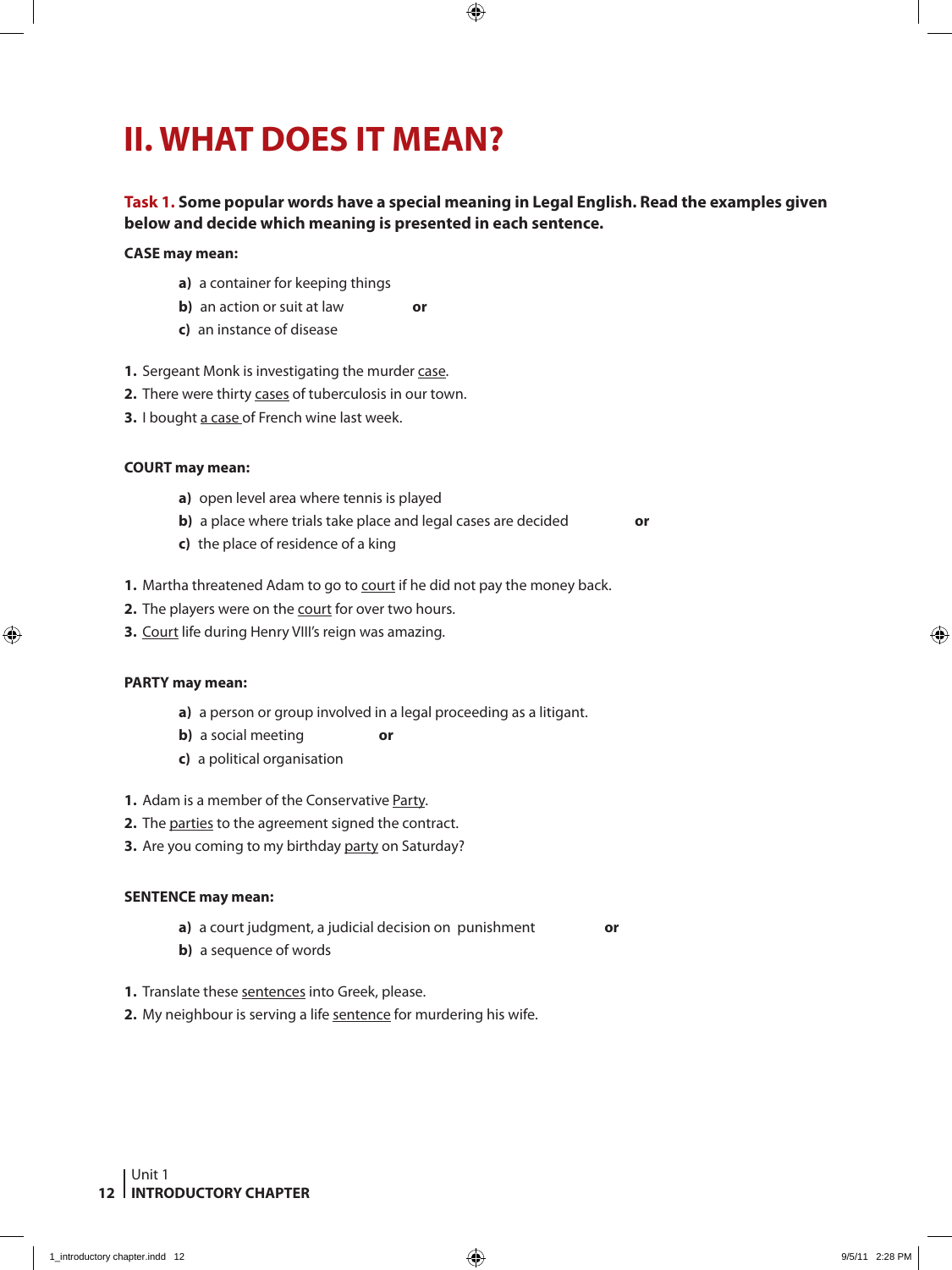#### **SUIT may mean:**

- **a)** a civil proceeding
- **b)** any set of clothes e.g. a jacket with matching trousers or a skirt **or**
- **c)** to be appropriate for somebody
- **1.** Red suits you best.
- **2.** Margaret looked beautiful in an elegant Chanel suit.
- **3.** The patient's family filed a suit against the hospital for negligence.

#### **What are the Polish equivalents of the words?**

#### **Task 2. LATIN IN LEGAL ENGLISH. Match the Latin words often used in Legal English with their equivalents.**

**1.** as a matter of form **a)** *inter alia* **2.** for this purpose **b)** *per annum* [pər 'ænəm] **3.** that is **c)** *de facto* [deɪ 'fæktəʊ] **4.** by itself **d)** *versus* **5.** among other things **e)** *id est* **6.** per year **f)** *quasi* ['kweɪzaɪ] ['kwɑːzaɪ] **7.** against **g)** *bona fide* **8.** in fact **h)** *pro forma* **9.** in good faith **i)** *ad hoc* **10.** as if it were **j)** *per se*

#### **Task 3. FORMAL VERSUS INFORMAL. Replace the words in bold with more formal equivalents given below, changing the verb form where necessary.**

- **1.** The contract **1) finishes** in June 2015.
- **2.** This machine was invented to **2) help** the disabled**.**
- **3.** Passengers are **3) asked** not to leave their luggage unattended.
- **4.** If you **4) want** to leave your job you have to **5) inform** your employer**.**
- **5.** If you want to **6) look for 7) more** information on the subject ask your teacher.
- **6.** I **8) am sorry** about **9) the problems** it will cause, but **10) the situation** has left me no choice.
- **7.** A mediator may **11) make** the communication between parties **easier**.
- **8.** Illegally parked cars will be removed without any **12) previous 13) information** being given**.**
- **9.** The academic year **14) starts** in October.
- **10.** They did not want to **15) reveal** the facts about last year's profits.

|                                                                    |  |  |  | additional assist circumstances commences desire disclose facilitate |
|--------------------------------------------------------------------|--|--|--|----------------------------------------------------------------------|
| inconvenience notice notify prior regret requested seek terminates |  |  |  |                                                                      |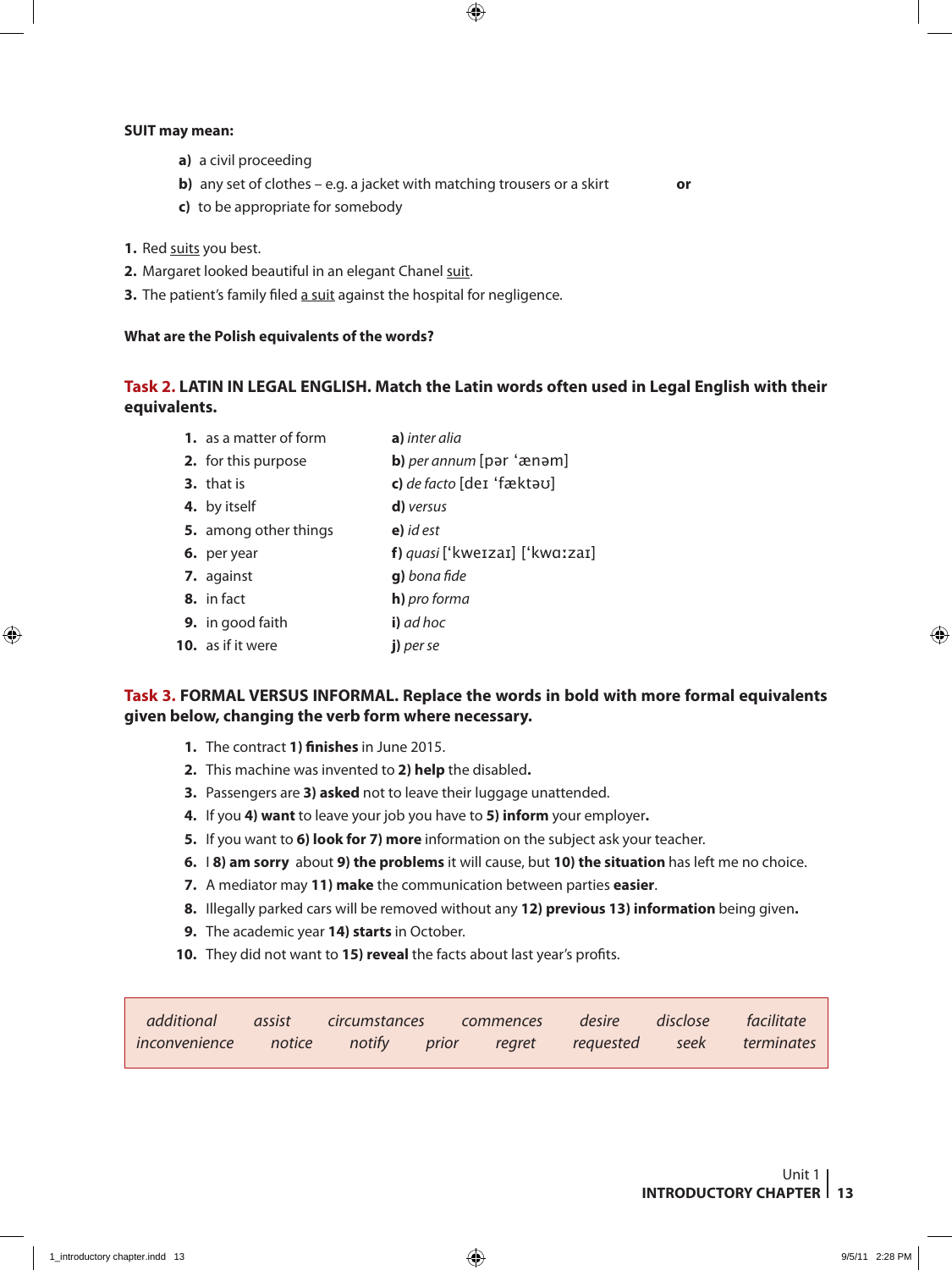# **III. LEGAL PROFESSIONALS**

#### **Match the names of the legal professionals given below with their definitions.**

| attorney | barrister | judge paralegal solicitor | expert witness |  |
|----------|-----------|---------------------------|----------------|--|
|          |           |                           |                |  |

**1.** A public official authorized to decide on the questions brought before a court of justice

- **2.** A professional person authorized to practice law; conducts lawsuits or gives legal advice
- **3.** Somebody with specialist knowledge concerning the topic that he is to testify about
- **4.** A British or Canadian lawyer who speaks in the higher courts of law on behalf of either the defence or prosecution
- **5.** (In Britain) a lawyer who advises clients on matters of law, draws up legal documents, prepares cases for barristers, etc., and who may represent clients in certain courts
- **6.** A person trained to undertake legal work but not qualified as a professional solicitor or barrister

#### **What are the Polish equivalents?**

## **IV. AREAS OF LAW**

**The definitions of areas of law have been mixed up. Match the areas of law with the appropriate descriptions.** 

**Employment Law** also known as penal law, involves prosecution for an act that has been classified as a crime.

**Company Law** includes all areas of the employer/employee relationship.

**Criminal Law** is composed of the laws, rules, and principles of general application that deal with the conduct of nation states and international organizations among themselves as well as the relationships between nation states and international organizations with persons, whether natural or juridical.

**Public International Law** is the body of law that governs the activities of administrative agencies of government.

**Real Property Law** encompasses the laws and regulations that govern banking institutions and financial services.

**Financial Law** (or the law of business associations) is the field of law concerning companies and other business organizations.

**Intellectual Property Law** is the area of law that governs the various forms of ownership in real property (land as distinct from personal or moveable possessions) and in personal property, within the common law legal system.

**Administrative Law** focuses on the regulation of intangible rights regarding ideas, and tangible rights to use particular trademarks, patents and copyrights.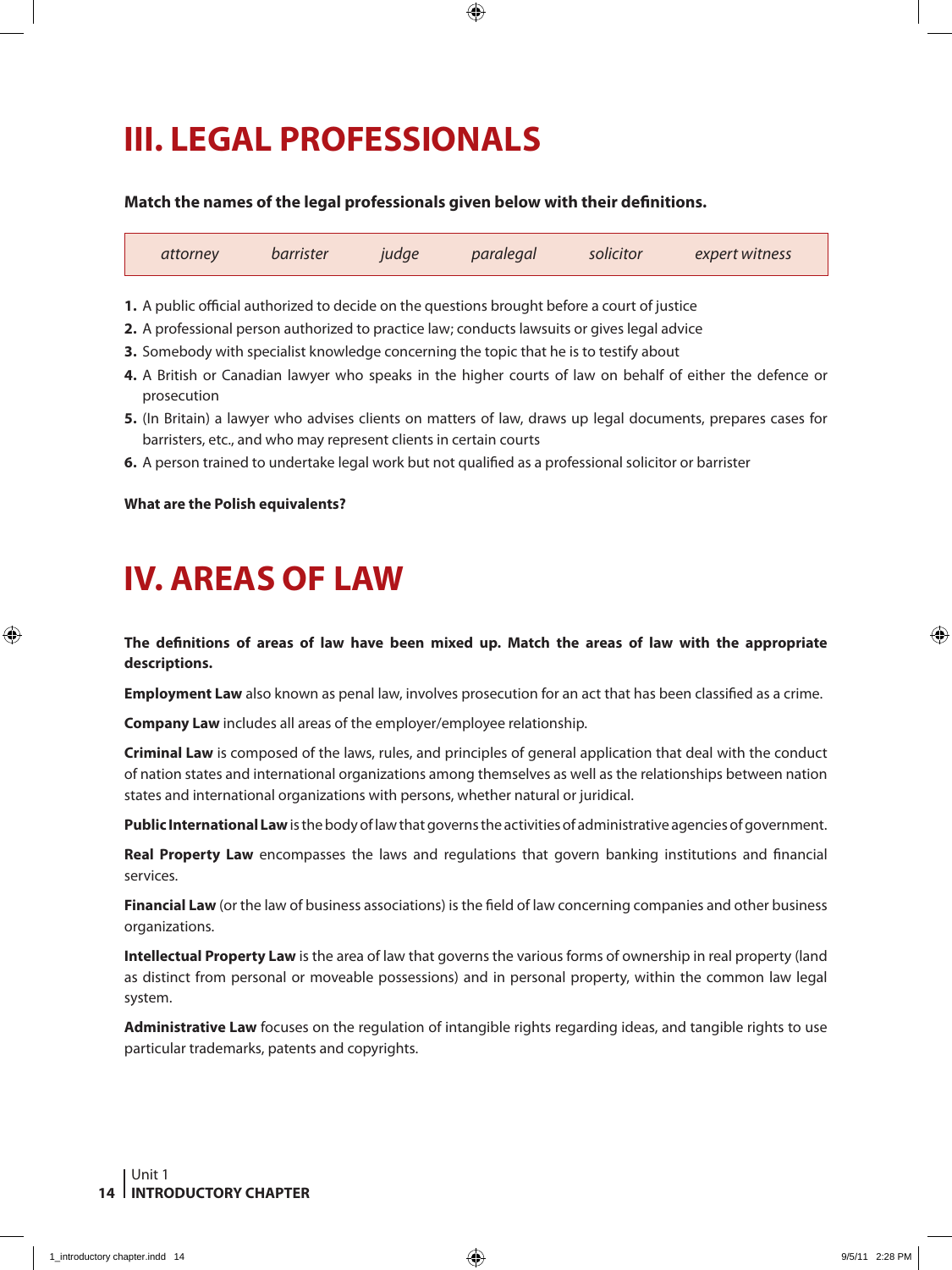



# **2 CONSTITUTIONAL LAW**<br> **2 CONSTITUTIONAL LAW**<br> **2 CONSTITUTIONAL LAW**<br> **2 Constitution** is the guide which I never will abandon"

*"The Constitution is the guide which I never will abandon"*  **George Washington 1st US President**

## KEY NOTES

Constitutional law is a branch of public law which regulates the political and socio-economic system. The norms of constitutional law are mainly those contained in the Constitution, or the normative act which is passed and amended through an impeded procedure. The Constitution also regulates the most important issues in the government system, as well as having supreme legal authority, which means that all other normative acts have to remain in accordance with the Constitution.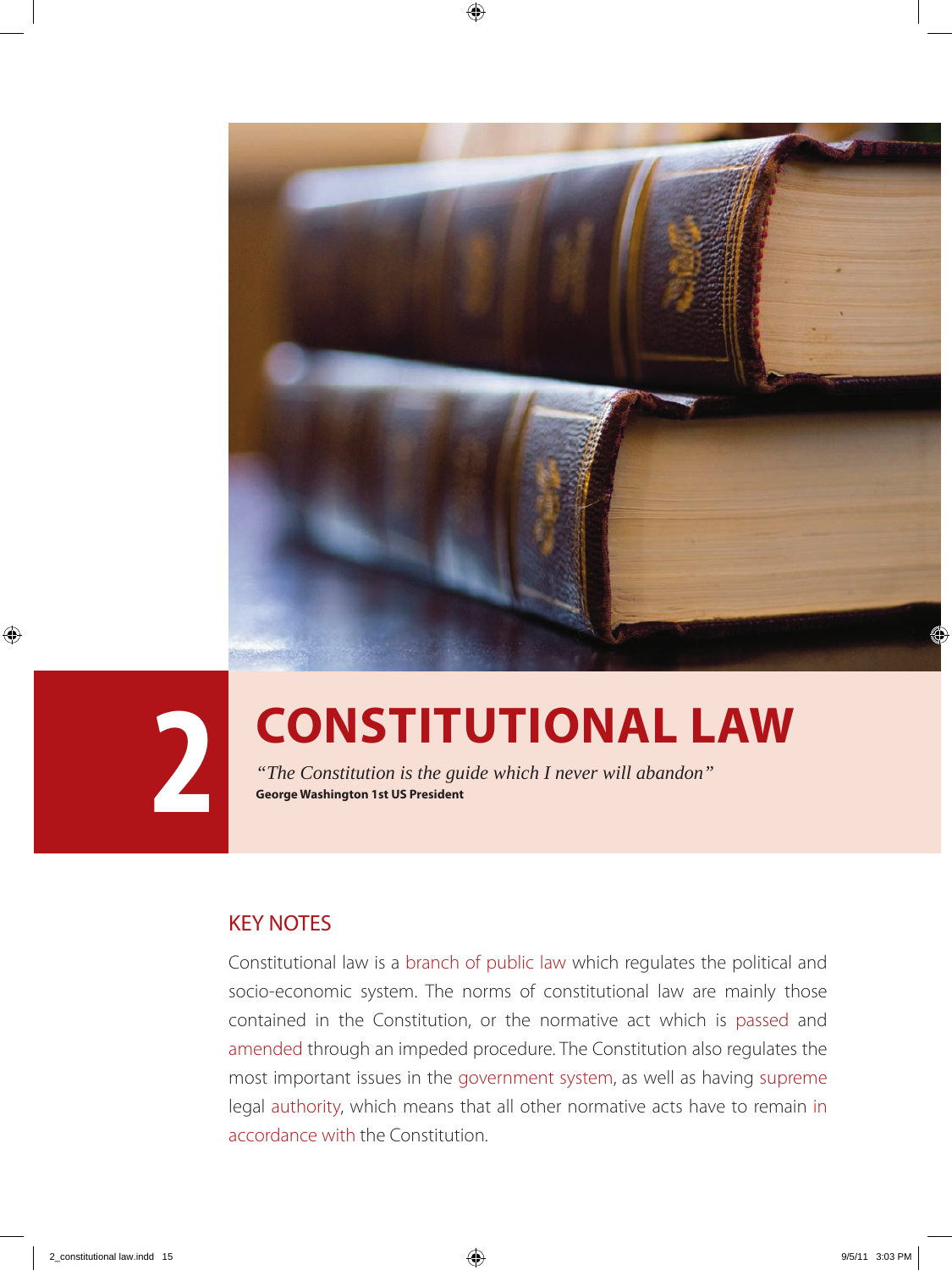## **READING**

#### **Task 1. Match the names of countries with an appropriate system of government:**

- **1.** China **a)** constitutional monarchy
	-
- **2.** the USA **b)** federal union
- **3.** Japan **c)** semi-presidential republic and federation
- 
- **4.** Russia **d)** democratic republic
- 
- **5.** Portugal **e)** people's republic

#### **What about Poland …?**

#### **Task 2. Find the words in the text below which mean:**

- **1.** a direct vote in which an entire electorate is asked to either accept or reject a particular proposal;
- **2.** one that exercises supreme authority;
- **3.** a draft of a law presented to a legislature to be made into law;
- **4.** change or modification;
- **5.** a legislative or judicial body.

The Constitution of the Republic of Poland (RP) was passed on 2 April 1997 by the National Assembly - the combined **chambers ['tʃeɪmbəz]** of the Sejm [*Seym*] and the Senate (the two chambers of the Polish parliament), and subsequently approved by the people in a referendum. The Constitution may be amended only through an extraordinary procedure. An **amendment [ə'mendmənt]** to the Constitution may be passed by a majority of 2/3 of votes in the Sejm and by an absolute majority in the Senate. If the object of the change are regulations in chapter I of the Constitution (the principal rules), chapter II (the rights and freedoms of individuals) or chapter XII (amending the Constitution), a **bill ['bɪl]** to amend the Constitution may be additionally subject to approval by referendum.

The content of the Constitution is special, for it regulates the most important issues of the governmental system. Foremost, the Constitution defines the source of the **supreme [su'pri:m]** power in the state (sovereign power). According to Article 4 of the Constitution of the RP, the **sovereign ['sɒvrɪn]** is the Nation, which executes power through its representatives (members of parliament and senators) or directly (through **referenda [ˌrefə'rendə]**). The Constitution also defines the basic freedoms and rights of people and citizens (chapter II of the Constitution of the RP), issues of ownership and economic relations (articles 20-24 of the Constitution), the territorial structure of the state and territorial local government (article 3, articles 15-17 as well as chapter VII of the Constitution of the RP), the sources of law (chapter III of the Constitution) as well as the mode of amending the Constitution (article 235).

The majority of the text of the Constitution is devoted to the description of the structure and principles of functioning of the state machinery. In democratic countries this structure is based on the separation of powers. According to article 10 of the Constitution of the Republic of Poland (RP), the legislative branch includes the Sejm and the Senate, the executive branch is the President of the RP and the Council of Ministers, and finally, the judicial branch is made up of courts and tribunals.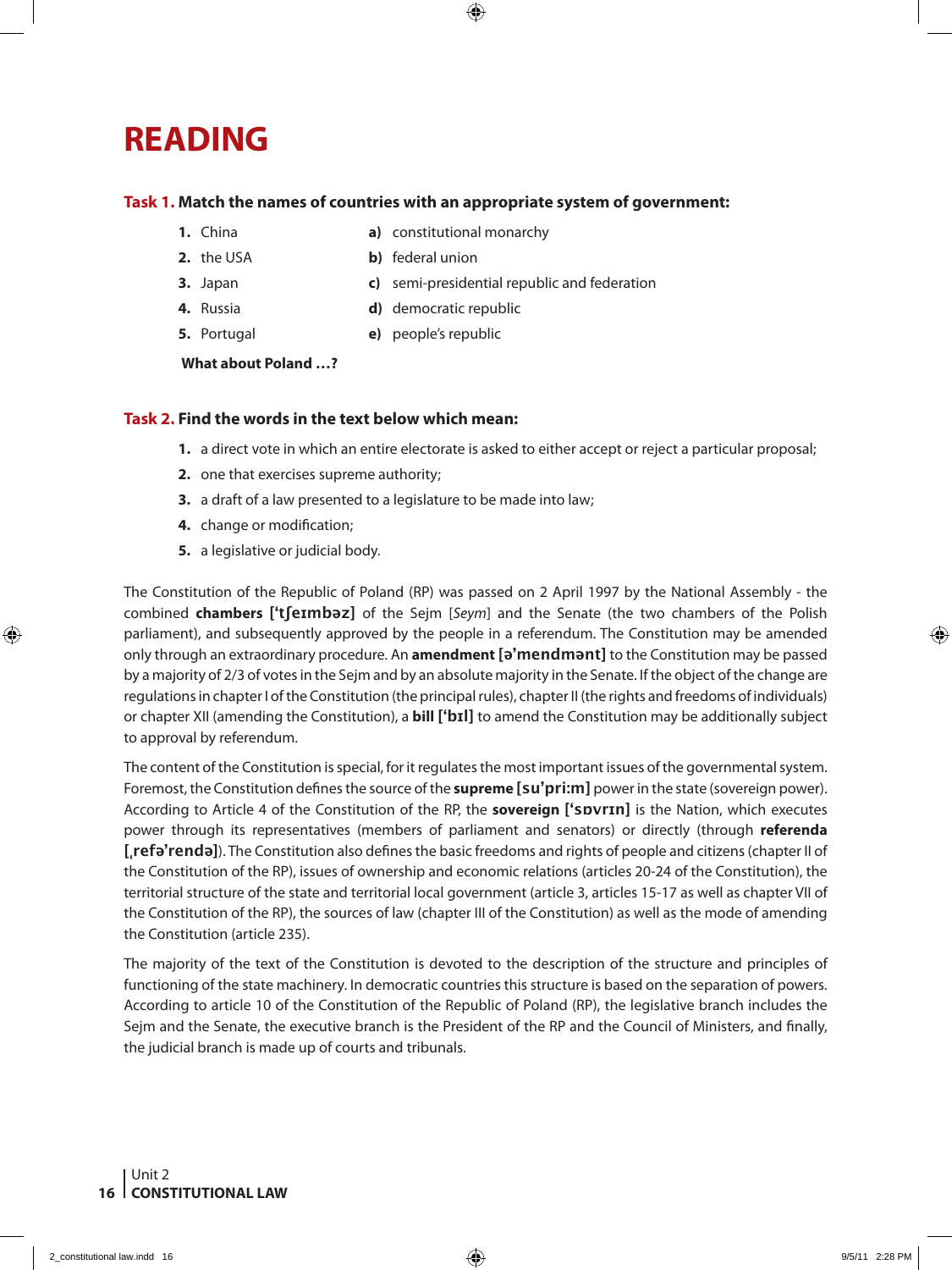#### **Task 3. Decide whether the following sentences are True (T) or False (F).**

- **1.** The Constitution of the Republic of Poland was passed by the National Assembly and the Sejm and the Senate.
- **2.** The Constitution of the Republic of Poland may only be changed through a special procedure.
- **3.** The supreme power in the country belongs to the Parliament.
- **4.** There are four powers defined by the Constitution: legislative, executive, judicial and the media.
- **5.** The executive branch consists of the Prime Minister of the RP with his/ her Council of Ministers.

#### **Task 4. What are the Polish equivalents of the words in bold?**

#### **Task 5. Complete the chart with the help of the text above and your dictionary and fill in the sentences below.**

| <b>Noun</b> | <b>Verb</b> | <b>Adjective/Adverb</b> |
|-------------|-------------|-------------------------|
|             | to approve  |                         |
|             |             | amended                 |
| execution   |             |                         |
| government  |             |                         |
|             |             | legislative             |

- **1.** This is a full list of all the ratified and unratified ...................... of the United States Constitution which have received the ...................... of the Congress.
- **2.** The ...................... branch in Poland consists of the Sejm and the Senate.
- **3.** A/ an ...................... producer is a producer who is not involved in any technical aspects of the filmmaking or music process, but who is still responsible for the overall production, typically s/he handles business and legal issues.
- **4.** The head of the ......................, the Prime Minister, announced that he was planning to resign from his position.

## **SPEAKING**

#### Look at the statements below and decide whether you agree or disagree. Tick  $(\checkmark)$  the ones you agree **with and put a cross (x) next to the ones you disagree with. Think about your reasons.**

- **1.** Governments would not change so often if there was a legal obligation to take part in elections.
- **2.** Political parties should be self financing.
- **3.** Teenagers should study the Constitution at school.
- **4.** The Constitution should be updated every five years.
- **5.** A referendum is the best solution to any problems concerning the Constitution.

#### **In groups discuss your opinions on each situation. Have you reached an agreement?**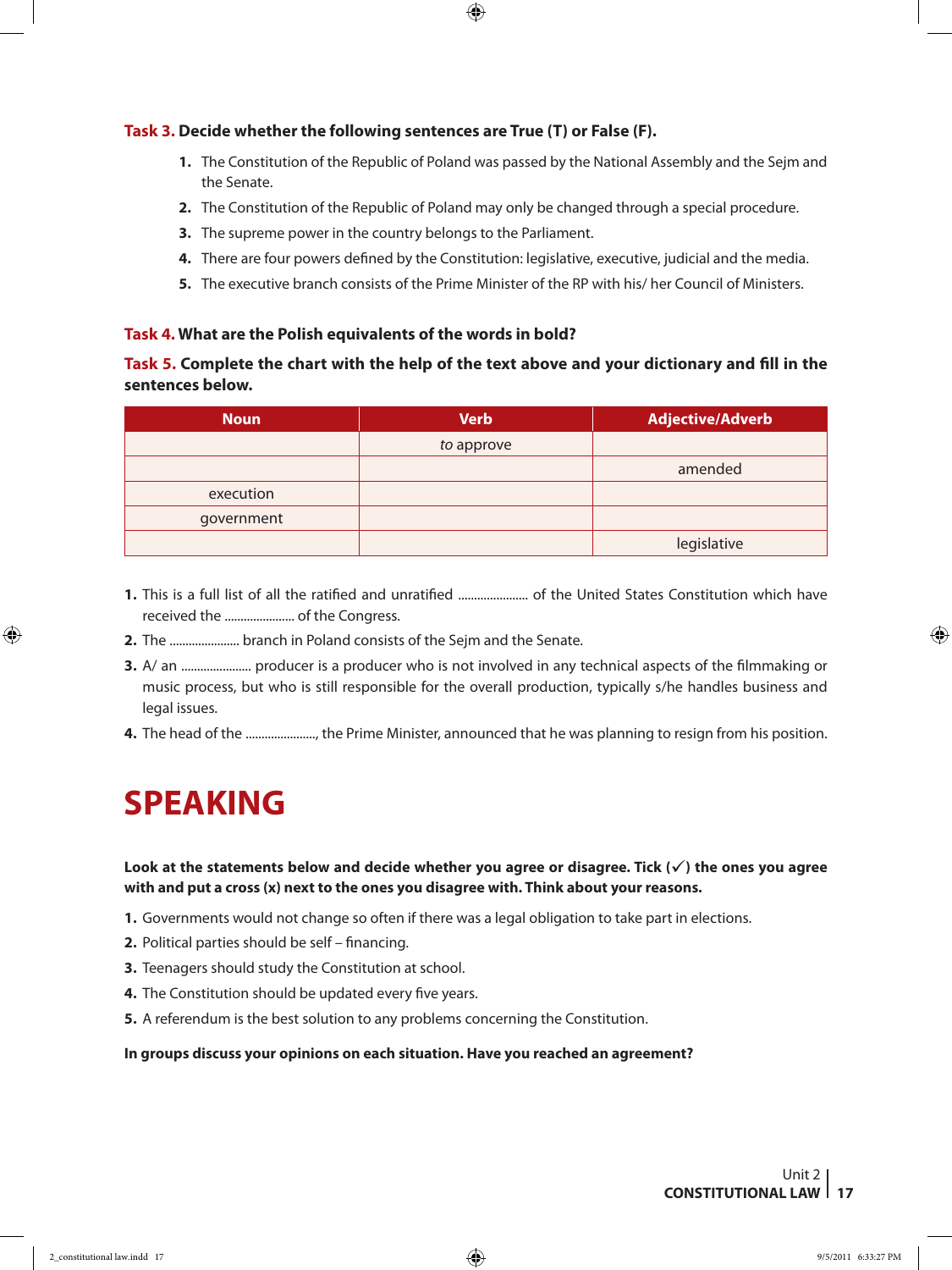## **READING** *Separation of powers*

**Task 1. Work in three groups. Each group reads** *a different* **text: either Legislative Power, Executive Power or Judicial Power. Make notes on the key points. After reading answer the questions. Then discuss your answers in your groups.** 

### Legislative Power

Legislative power is exercised<sup>(1)</sup> ['eksəsa $izd$ ] by the parliament, which in Poland comprises two chambers: the Sejm and the Senate (chapter IV of the Constitution of the RP). They include members and senators chosen in general and direct elections. The term of the Sejm and the Senate lasts four years. The elections for the two chambers are held<sup>(2)</sup> [ $\theta$  'held] on the same day.

The most important competence of the Sejm and the Senate is the passing of bills. Bills are always submitted<sup>(3)</sup> [səb'mɪtɪd] in the first instance to the Sejm. Only when the bill is passed by the Sejm, is it considered by the Senate. The Sejm may reject<sup>(4)</sup> [rɪ'dʒekt] the Senate's objection to the bill or the amendments proposed by it. A bill which has been passed by the Sejm must then be signed by the President. Before signing the bill, the President may present it to the Constitutional Tribunal, which is charged with<sup>(5)</sup> ['t[aːdʒd wɪð] checking that bills conform with<sup>(6)</sup> [kən'fɔːm wɪð] the Constitution. The President may also veto the bill; the veto however, may be nullified<sup>(7)</sup> ['n $\Lambda$ lɪfaɪd] by the Sejm. In addition to passing bills, the Sejm also controls the activities of the executive power (the Council of Ministers).

- **1.** How long does the term of the Sejm and the Senate last?
- **2.** What is the most important competence of the Sejm?
- **3.** What is the procedure for passing bills?

### Executive Power

The President of the Republic of Poland (chapter V of the Constitution of the RP), in addition to having executive authority, functions as the Head of State. The President is the supreme representative of the Republic of Poland in both foreign and domestic relations, guarantees the continuity of State authority, ensures **observance**<sup>(1)</sup> [əb'zɜːvənʰs] of the Constitution, <u>safeguards</u>⑵ ['s<code>eɪfgɑːdz]</code> the sovereignty and security of the State as well as the inviolability<sup>(3)</sup>  $\left[\text{In\,}x\right]$  and integrity of its territory (Article 126). The President of the RP is elected in general and direct elections, by an absolute majority of votes<sup>(4)</sup> ['vauts].

In spite of the President's strong position, it is the Council of Ministers that conduct the domestic and foreign policy of the Republic of Poland (chapter VI of the Constitution of the RP). The Council of Ministers consists of the Prime Minister and ministers. The Council of Ministers is nominated by the President, but this is conditional on a vote <u>of confidence</u>⑸ [ə 'vəʊt əv 'kɒnfɪdən's] from the Sejm. A new Council of Ministers

- (1) **wykonywana**
- (2) **odbywać się**
- (3) **przedkładać**
- (4) **odrzucić, odmówić**
- (5) **zobowiązany**
- (6) **być zgodny z…**
- (7) **unieważnić**

- (1) **przestrzeganie**
- (2) **zabezpieczać**
- (3) **nienaruszalność**
- (4) **głosy**
- (5) **wotum zaufania**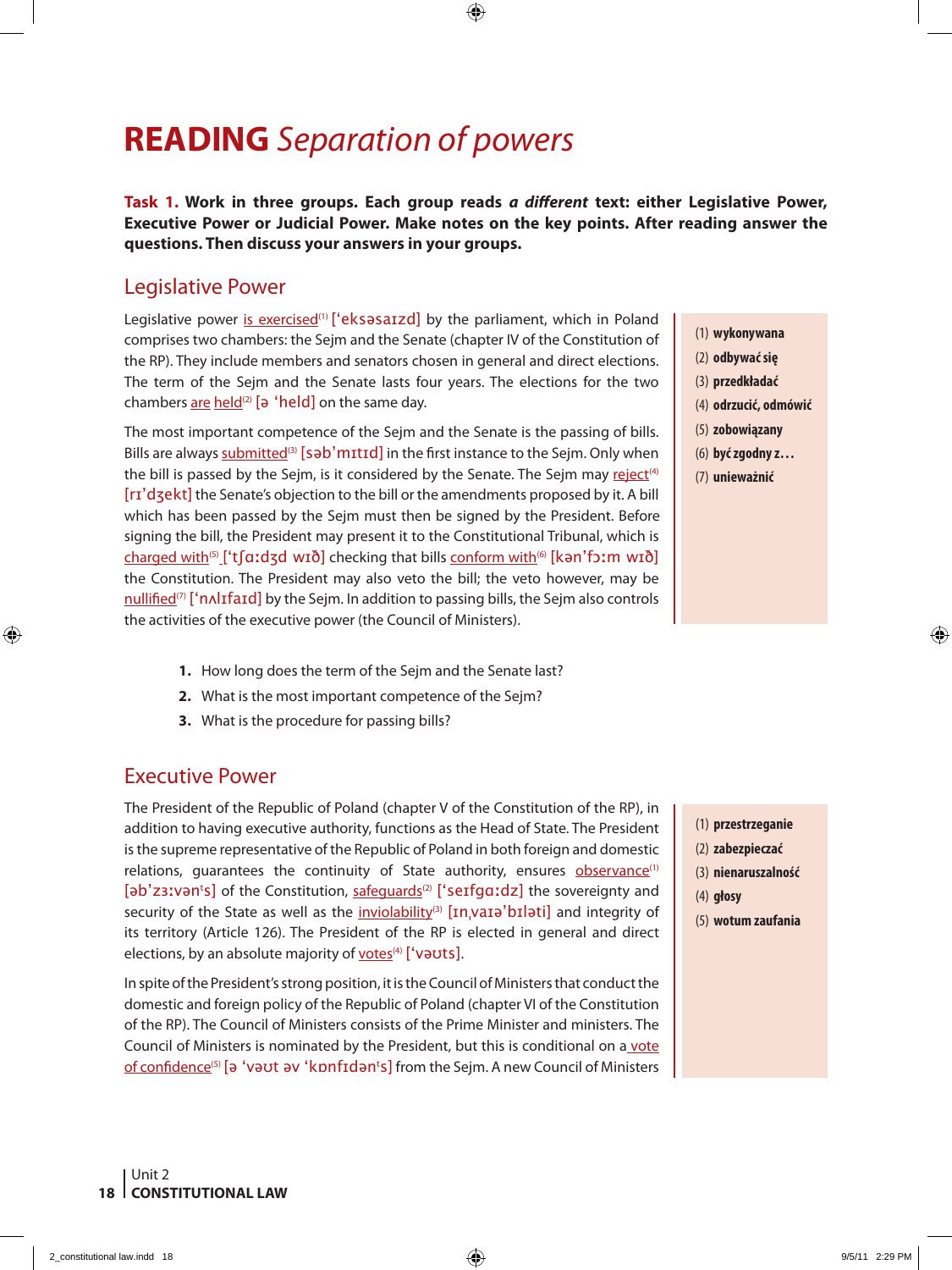is appointed at the beginning of the term of the newly-elected Sejm. Its work is completed at the end of the Sejm's term or upon passing a vote of no confidence by the Sejm. This means that when recalling<sup>(6)</sup> [ri] the Council of Ministers, the Sejm must elect a new Prime Minister. The powers of the Council of Ministers are concerned with the implementation of statutes, the coordination and supervision of State administration, ensuring<sup>(7)</sup>  $\text{In}'$  [ $\text{or}$ ] the internal and external security of the State, as well as general jurisdiction over the field of international relations.

- **1.** What functions does the President of the Republic of Poland perform?
- **2.** How is the President elected?
- **3.** What are the powers of the Council of Ministers?

## Judicial Power

Judicial power is exercised by the courts of law and tribunals. In Poland there are two types of courts: common and special courts. The common courts are district courts, regional courts and the courts of appeal. At their head is the Supreme Court of the Republic of Poland. The special courts are military and administrative courts. The Constitution guarantees the principle of independence of the courts and judges. The judges are only subject to the Constitution and statutes. They can neither be removed from their positions nor arrested without the prior consent of a court.

The judiciary also embraces<sup>(1)</sup>  $\left[5m^2\right]$  the Constitutional Tribunal and the Tribunal of State. Among the competences of the Constitutional Tribunal is deciding upon the compatibility of statutes and other normative acts with the Constitution or other acts of higher rank. Moreover, the Constitutional Tribunal settles conflicts<sup>(2)</sup> ['setlz 'kɒnflɪkts] of competence between the central constitutional state organs and decides whether the aims and activities of political parties conform to the Constitution, as well as adjudicating<sup>(3)</sup> [ə'dʒu:dɪkeɪtɪn] on constitutional complaints.

The Tribunal of State adjudicates upon the constitutional accountability<sup>(4)</sup> [ə, kauntə'bɪləti] of the President, the Prime Minister, ministers and others exercising the highest offices of State. An indictment<sup>(5)</sup> [In'daItmant] against the President of the Republic is brought by the National Assembly, against the others, by the Sejm. The Tribunal of State may adjudicate on a dismissal from office or post, a deprivation of public rights, and if an offence is committed, penalties fixed by the penal code.

- **1.** What types of courts are there in Poland?
- **2.** What are the competences of the Constitutional Tribunal?
- **3.** What are the competences of the Tribunal of State?

(6) **odwołać** (7) **zapewnić**

- (1) **obejmować, dotyczyć**
- (2) **rozstrzyga**
- (3) **rozstrzygać**
- (4) **odpowiedzialność**
- (5) **akt oskarżenia**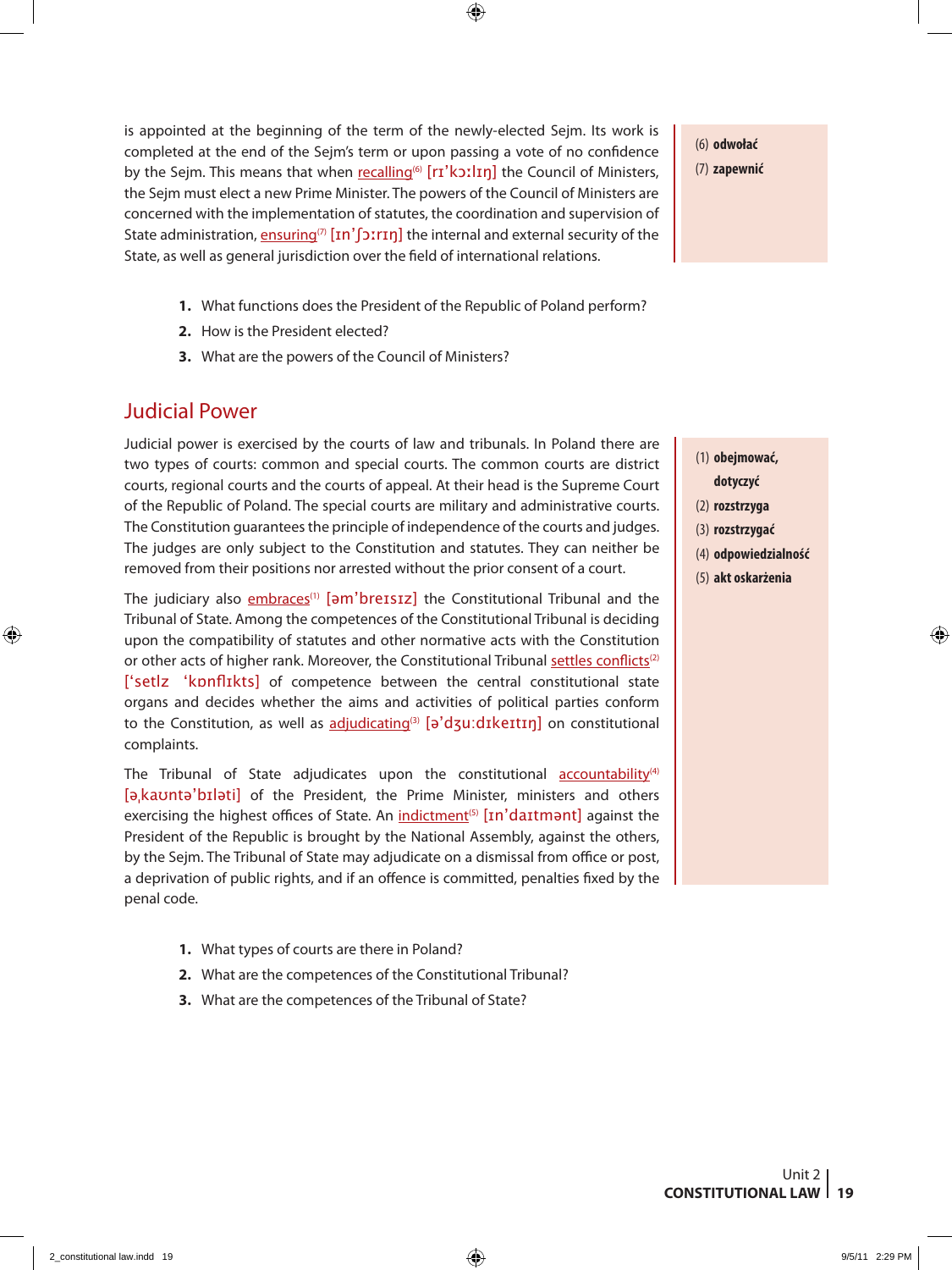**Task 2. Form new groups of three people, each of whom has read a different text. Exchange information and complete the chart below. If there is no information in the text write NI (no information) in the chart.**

|                                  | The Legislative Power | The Executive Power | The Judicial Power |
|----------------------------------|-----------------------|---------------------|--------------------|
| Organ(s)                         |                       |                     |                    |
| <b>Competences and functions</b> |                       |                     |                    |
| How are they chosen?             |                       |                     |                    |
| For how long?                    |                       |                     |                    |

**\*\*Task 3. Work in groups. Find words or phrases in the text which are similar in meaning to the definitions below. The first group to finish is the winner.**

*The Legislative Power* to legally invalidate *(v.)* the time something lasts *(n.)* a political right to disapprove of (and thereby stop) the process of a decision, a law *(n.)* to be in agreement or harmony *(v.)* an act or process of choosing *(n.)*

#### *The Executive Power*

highest in rank or authority *(adj.)* an act or instance of following a custom, rule, or law *(n.)* an expression of approval *(n.)* the process of moving an idea from concept to reality *(n.)* the state of being free from danger, damage, or worry *(n.)*

*The Judicial Power* acceptance or approval of what is planned or done by another *(n.)* former, previous *(adj.)* an expression of strong political disapproval *(n.)* responsibility to someone or for some activity *(n.)* to apply to a higher court to review a case decided by a lower court *(v.)*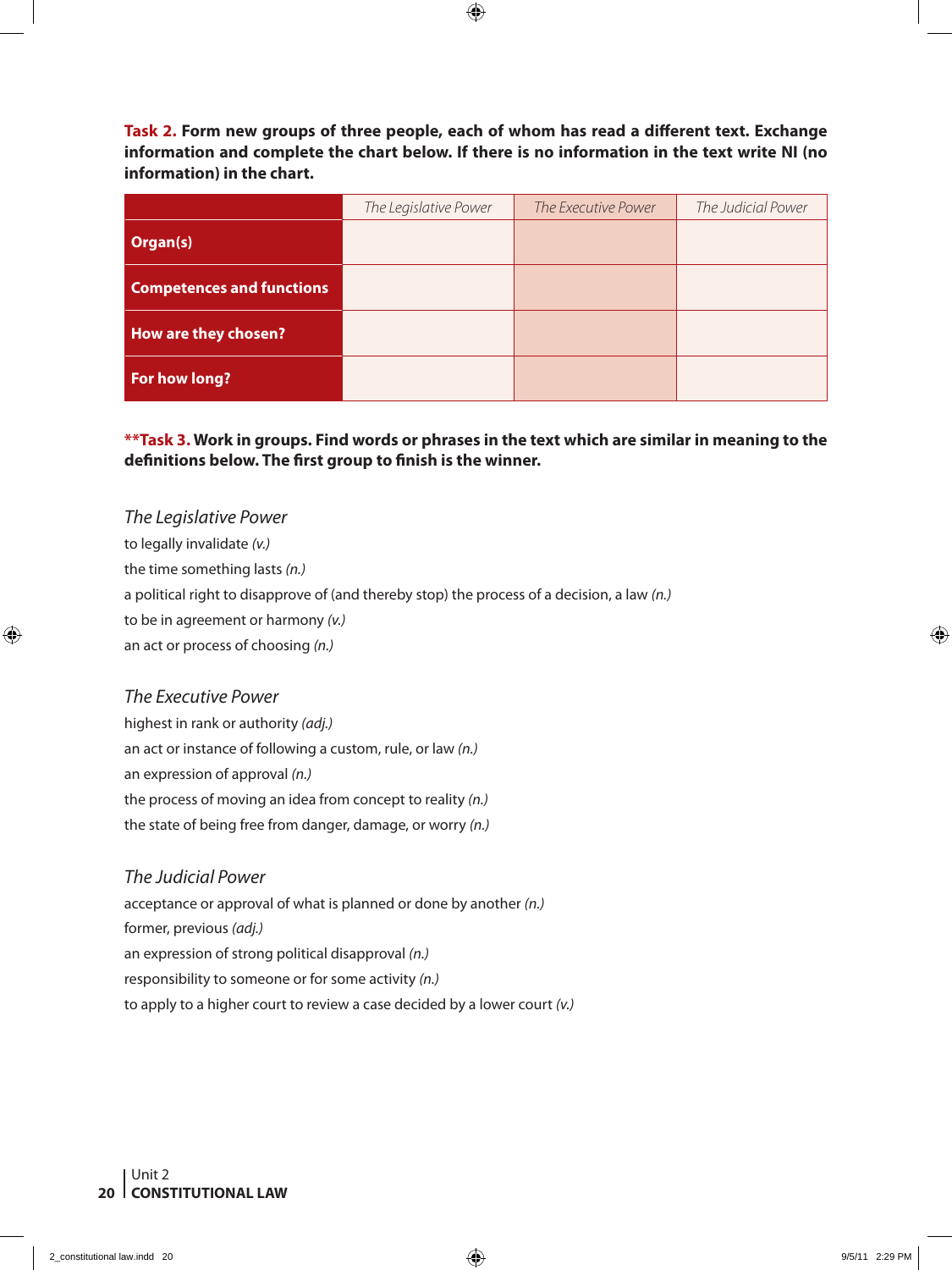

## **PROBLEM!** *Competence Dispute*

#### **Background**

In October 2008, a conflict arose between President Lech Kaczyński and Prime Minister Donald Tusk over the composition of the Polish delegation to the European Council summit. The essence of the conflict was a dispute over the President's powers in the following matter: whether the decision on the make-up of the delegation lies at the discretion of the President, or whether it ultimately belongs to the Prime Minister. During the most explosive stage of the conflict, the Prime Minister's office refused the President access to the governmental plane and as a consequence, Lech Kaczyński flew to Brussels on a chartered aircraft. EU law does not deal with specifying the make-up of countries' delegations. Nevertheless, in light of Article 15 of the Treaty on the European Union, those persons who participate in European Council sessions are the Heads of State or Government of the Member States, together with the President of the European Council and the President of the Commission. The ultimate make-up of the delegation is decided by the member states.

The result of the dispute was Prime Minister Donald Tusk's application to the Constitutional Tribunal to consider the conflict of jurisdiction between himself and the President over the make-up of the delegation for the European Council summit. Is it a matter of concern to the adjudication who, the President or the Prime Minister, should make the ultimate decision in this matter?

#### *Glossary*

**ultimately (adv.)** ['**ʌltɪmətli**] finally, basically

**adjudication** *(n.)***[әˌdʒu:dɪ'keɪʃәn]** a formal decision on a dispute given by court **discretion** *(n.)***[dɪ'skreʃәn]** freedom to act or judge on one's own **summit** *(n.)***['sʌmɪt]** a meeting of heads of governments or other high officials

#### **Tasks**

- **1.** Work in groups. Group A, turn to page 312, read the text and prepare your arguments for discussion. Group B, turn to page 317, read the text and prepare your arguments for discussion. Group C – the members of the Constitutional Tribunal go to page 322.
- **2.** A meeting of the three groups starts. Each group's spokesperson presents his/her group's point of view.
- **3.** The members of the Constitutional Tribunal leave the room to reach a decision. After 10 minutes they present their verdict.